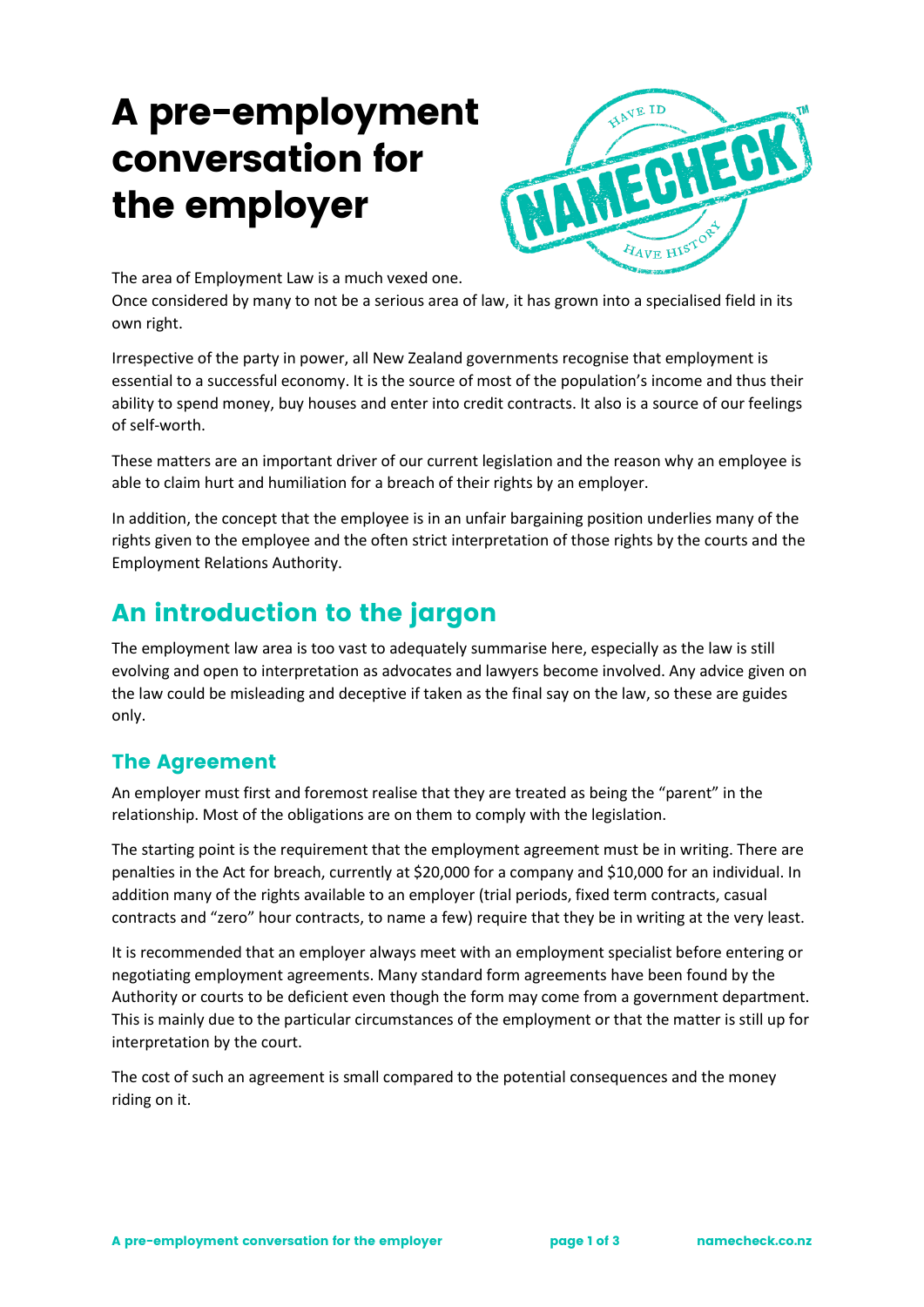# Trial periods

The courts have adopted a strict interpretation of these clauses against the employer in all cases. The trial period takes away employee rights and is now limited to persons who have not been previously employed by the employer. The issue arises around when the person started work, as the Act includes a person intending to work as an employee. The trial period must be included in the employment agreement and the employee must sign it before starting work.

The best practice is to give the employee the contract and offer of employment several days before they start working so they can get advice on the contract. If they turn up for work without the contract signed send them home to get it, otherwise the trial period will be invalid.

The requirements of the trial period are contained i[n ss67 A and B of the Act](http://legislation.co.nz/act/public/2000/0024/latest/DLM58317.html) and all three elements must be referred to. Make sure that the number of days is a figure not more than 90. Remember to remove the brackets if using copy & paste. Again advice on the drafting of the clause is vital.

#### Fixed term

These contracts must be in writing and can only be for the incidences permitted in the [Act, s 68.](http://legislation.co.nz/act/public/2000/0024/latest/DLM58317.html) If the trial period rolls over the Court will hold that the agreement is a permanent full time agreement and you will be in trouble if you terminate on this ground.

#### **Casual**

This is a much misused term. The case law is clear that the issue is not so much what happens during the employment relationship but what happens between the periods of employment. Is there an expectation of further work and if there is then further work, the relationship is not casual. So just because the hours are not fixed or are irregular this does not in itself make it a casual contract. Once a person is placed on a roster or there is a reasonable period of continuous employment the argument arises that the person is not truly casual and the usual termination procedures apply.

#### Independent contractor

This is another often misused term. Very common in the Canterbury rebuild but more often than not overturned as being an employment agreement by another name. In Bryson v Three Foot Six the court held that there are a number of factors to be taken into account. One identifies the degree of control between the parties. The fact that the person is not paying PAYE is not a determining factor at all. One recent issue is whether the "contractor" had their own public liability insurance as was required on the work site.

# Restraint of Trade/Non-solicitation

The courts traditionally dislike these clauses with non-solicitation clauses being preferred. The question you need to ask is whether you have some form of trade secret you need to protect. These may be actual patents, confidential information or customer relationships. The area of restraint cannot be too wide or too long. A non-solicitation period may be more suitable to protect client relationships. However, these are not a one-clause-fits-all and specialist advice is essential.

#### Pre-employment negotiations

As with any contract the pre-contractual representations are important. Also the [Fair Trading Act](http://legislation.co.nz/act/public/1986/0121/latest/DLM96439.html) has misleading and deceptive conduct prohibitions as does the [Employment Relations Act in s4.](http://legislation.co.nz/act/public/2000/0024/latest/DLM58317.html) Good notes are essential.